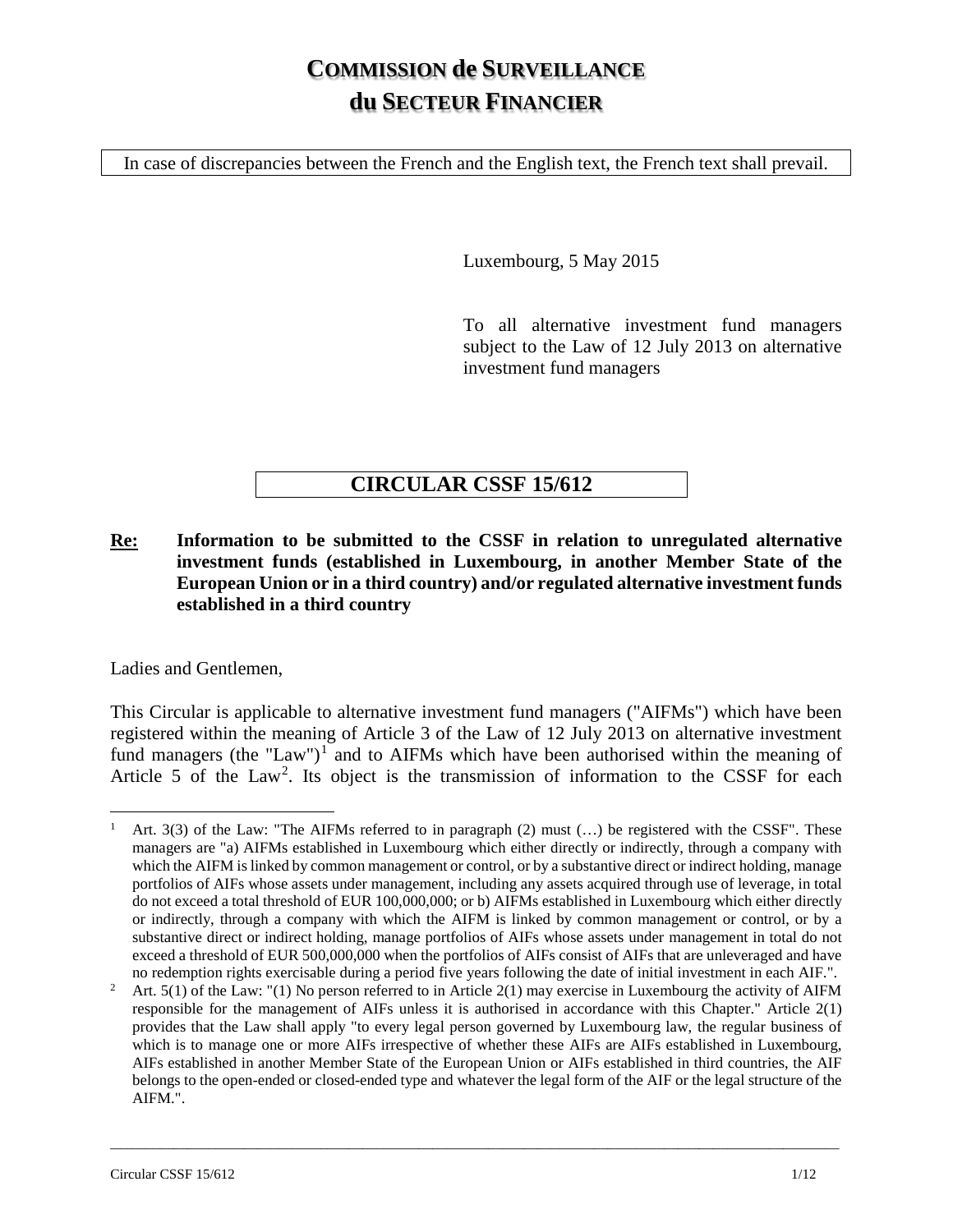Luxembourg AIFM which has been registered or authorised when it begins to manage an additional alternative investment fund ("AIF") in the case where this AIF is either an unregulated AIF or a regulated AIF established in a third country<sup>[3](#page-1-0)</sup>.

It does not apply to regulated AIFs established in another Member State of the European Union and managed by a Luxembourg AIFM given that this AIFM is required to communicate the said information to the CSSF as part of the notification procedure as defined in Article 32 of the Law.

# **1. Context**

The CSSF in its capacity as competent authority in respect of the supervision of AIFMs must be in a position to know exhaustively and at any time all the AIFs managed by AIFMs established in Luxembourg. However, it transpires that the obligations relating to the transmission of information as defined in the Law (Article 22, paragraphs 2 to 5, for authorised AIFMs) and in Commission Delegated Regulation (EU) No 231/2013 of 19 December 2012 (Article 5(5) for registered AIFs) do not always allow the CSSF to have an up-to-date global overview of the AIFs managed by these AIFMs. This is notably the case when AIFMs established in Luxembourg begin to manage unregulated AIFs or regulated AIFs established in a third country.

Furthermore, the CSSF must, at least on a quarterly basis, communicate to the European Securities and Markets Authority ("ESMA") the list of all AIFs managed by AIFMs established in Luxembourg as well as additional information relating to the management and the marketing of these AIFs in order to keep the European register of AIFMs up to date.

## **2. Definitions**

## **2.1. "Unregulated AIF"**

An unregulated AIF should be understood as an AIF which is not subject to prior authorisation and/or prudential supervision by a supervisory authority. These AIFs may be established in Luxembourg, in another Member State of the European Union or in a third country.

## **2.2. "Additional AIF"**

Any unregulated AIF and any regulated AIF established in a third country which has not been notified to the CSSF either during the review of the AIFM's authorisation or registration file or during an update of the said file qualifies as an additional AIF.

In addition, in the case where an AIF comprises several compartments, the obligations in respect of information are applicable at the level of each new compartment of the AIF.

<span id="page-1-0"></span>\_\_\_\_\_\_\_\_\_\_\_\_\_\_\_\_\_\_\_\_\_\_\_\_\_\_\_\_\_\_\_\_\_\_\_\_\_\_\_\_\_\_\_\_\_\_\_\_\_\_\_\_\_\_\_\_\_\_\_\_\_\_\_\_\_\_\_\_\_\_\_\_\_\_\_\_\_\_ See definitions of "additional AIF", "unregulated AIF" and "AIF regulated in a third country" under point 2 below.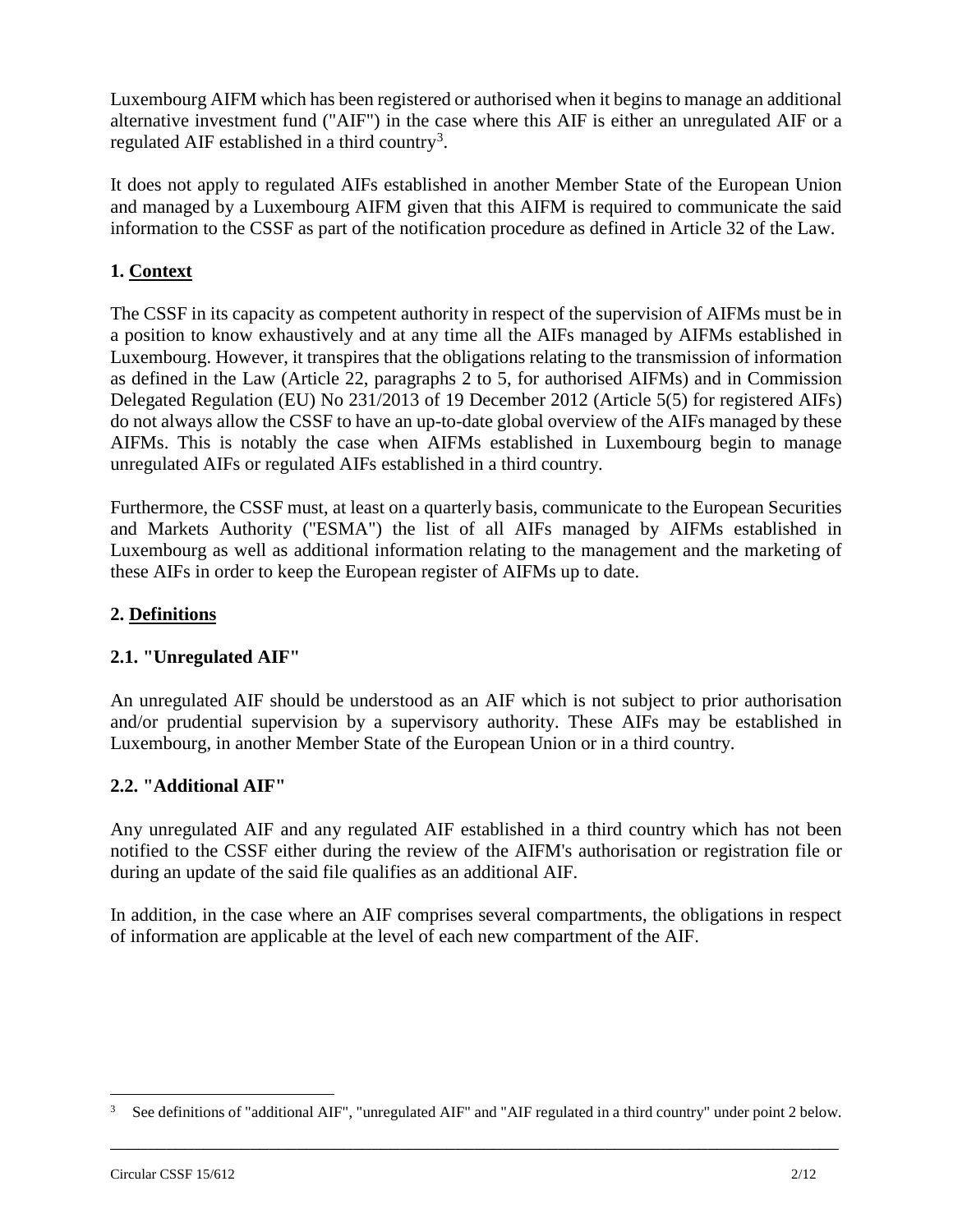# **2.3. "AIF regulated in a third country"**

Any AIF which is subject to prior authorisation and/or prudential supervision by a supervisory authority in a country outside the European Union is to be considered as an AIF regulated in a third country.

## **3. Information to be transmitted to the CSSF**

In order to enable the CSSF to have up-to-date information, the AIFMs must complete the form in Annex I (a or b) for each additional AIF which they undertake to manage.

The form to be used for this purpose is:

- Appendix Circular CSSF 15/612 Information to be provided by a Luxembourg AIFM [which manages unregulated AIFs \(established in Luxembourg, in another EU Member](https://www.cssf.lu/en/Document/appendix-circular-cssf-15-612-information-to-be-provided-by-a-luxembourg-aifm-which-manages-unregulated-aifs-established-in-luxembourg-in-another-eu-member-state-or-in-a-third-country-and-or-regu/)  [State or in a third country\) and/or regulated AIFs](https://www.cssf.lu/en/Document/appendix-circular-cssf-15-612-information-to-be-provided-by-a-luxembourg-aifm-which-manages-unregulated-aifs-established-in-luxembourg-in-another-eu-member-state-or-in-a-third-country-and-or-regu/) established in a third country (AIF without [compartments\) –](https://www.cssf.lu/en/Document/appendix-circular-cssf-15-612-information-to-be-provided-by-a-luxembourg-aifm-which-manages-unregulated-aifs-established-in-luxembourg-in-another-eu-member-state-or-in-a-third-country-and-or-regu/) CSSF if the AIF does not have multiple compartments
- Appendix Circular CSSF 15/612 Information to be provided by a Luxembourg AIFM [which manages unregulated AIFs \(established in Luxembourg, in another EU](https://www.cssf.lu/en/Document/appendix-circular-cssf-15-612-information-to-be-provided-by-a-luxembourg-aifm-which-manages-unregulated-aifs-established-in-luxembourg-in-another-eu-member-state-or-in-a-third-country-and-or-regu-2/) Member [State or in a third country\) and/or regulated AIFs established in a third country \(AIF with](https://www.cssf.lu/en/Document/appendix-circular-cssf-15-612-information-to-be-provided-by-a-luxembourg-aifm-which-manages-unregulated-aifs-established-in-luxembourg-in-another-eu-member-state-or-in-a-third-country-and-or-regu-2/)  [multiple compartments\) –](https://www.cssf.lu/en/Document/appendix-circular-cssf-15-612-information-to-be-provided-by-a-luxembourg-aifm-which-manages-unregulated-aifs-established-in-luxembourg-in-another-eu-member-state-or-in-a-third-country-and-or-regu-2/) CSSF if the AIF has multiple compartments

The form, together with the additional documents, must be transmitted by email to the following address only: [aifm@cssf.lu.](mailto:aifm@cssf.lu)

Furthermore, AIFMs must also inform the CSSF as soon as they cease to manage an unregulated AIFM or a regulated AIF established in a third country. This information must also be sent by email only to the address  $\frac{\text{aifm}\omega}{\text{cssf}}$ . In using the form in Annex II.

#### **4. Period for transmitting the information**

The additional information must be submitted to the CSSF within 10 working days following the date at which the AIFM concerned begins to manage an additional AIF. It should be noted that the CSSF considers that an AIFM takes on the role of manager at the latest at the date of the signing, or at the effective date of the management agreement appointing the AIFM as the manager of the additional AIF concerned, it being understood that the additional AIF may not yet have been launched.

In the event of the termination of the management mandate for the AIF referred to in this Circular, the AIFM must inform the CSSF of this termination within a period of ten working days.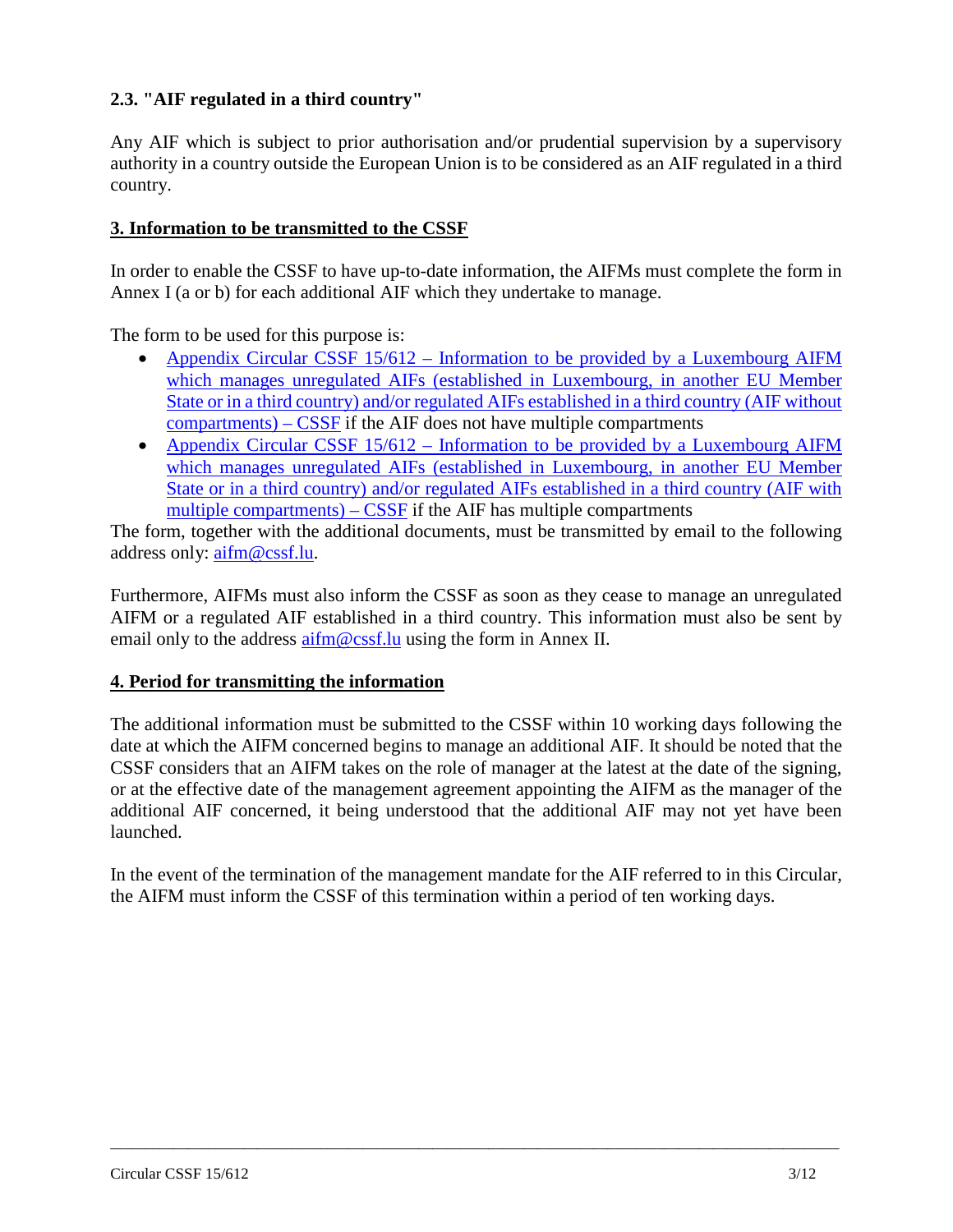Please address any question concerning this Circular by email only to the following address: [aifm@cssf.lu.](mailto:aifm@cssf.lu)

# Yours faithfully,

# COMMISSION for the SUPERVISION of the FINANCIAL SECTOR

\_\_\_\_\_\_\_\_\_\_\_\_\_\_\_\_\_\_\_\_\_\_\_\_\_\_\_\_\_\_\_\_\_\_\_\_\_\_\_\_\_\_\_\_\_\_\_\_\_\_\_\_\_\_\_\_\_\_\_\_\_\_\_\_\_\_\_\_\_\_\_\_\_\_\_\_\_\_\_\_\_\_\_\_\_\_\_\_\_\_\_\_\_\_\_\_\_\_\_\_\_\_\_\_

Claude SIMON Directeur

Andrée BILLON Directeur

Simone DELCOURT Directeur

Jean GUILL Directeur général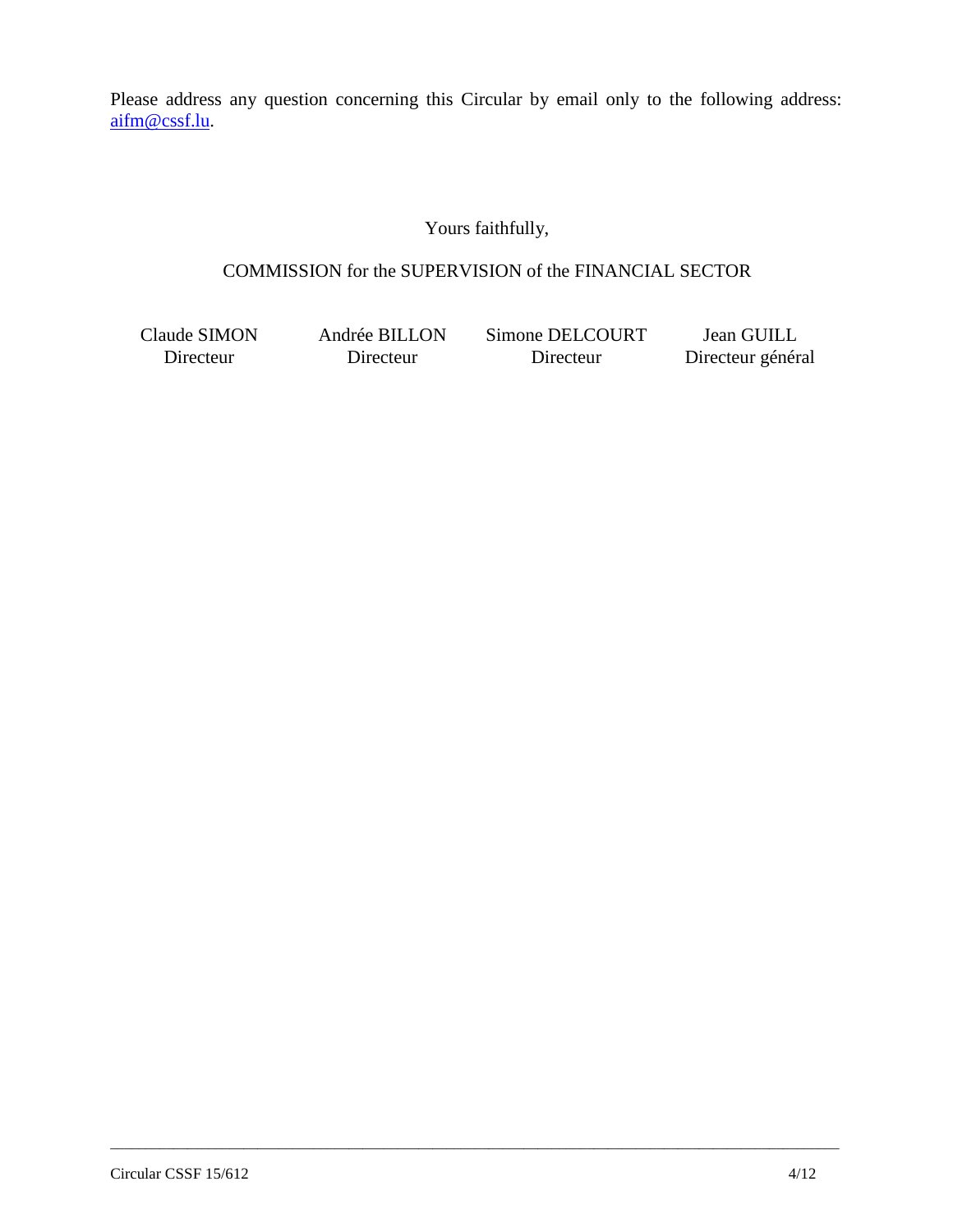# **Annex 1: Form I.a**

## **Information to be provided by a Luxembourg AIFM which manages an unregulated AIF or a regulated AIF established in a third country (AIF without compartments):**

#### 1) Information on the AIFM and the AIF:

| $\mathbf{1}$   | code of the<br><b>CSSF</b><br><b>AIFM</b>  | Y              | $\overline{A}$                                                |
|----------------|--------------------------------------------|----------------|---------------------------------------------------------------|
| $\overline{2}$ | Name of the AIFM                           | $\mathbf Y$    |                                                               |
| 3              | Name of the AIF                            | Y              |                                                               |
| $\overline{4}$ | Nationality of the AIF                     | Y              |                                                               |
| 5              | National code of the<br>AIF                | $\mathbf N$    |                                                               |
| 6              | LEI code of the AIF                        | $\mathbf N$    |                                                               |
| $\overline{7}$ | Date of establishment<br>of the AIF        | Y              |                                                               |
| 8              | Address of the AIF                         | Y              |                                                               |
| 9              | <b>Regulated AIF</b>                       | $\overline{Y}$ |                                                               |
| 10             | Name and address of                        |                |                                                               |
|                | the<br>supervisory<br>authority            |                |                                                               |
| 11             | Reference currency of                      | Y              |                                                               |
|                | the AIF                                    |                |                                                               |
| 12             | Name and address of<br>the depositary bank | Y              |                                                               |
| 13             | Type(s)<br><sub>of</sub><br>unit           | Y              |                                                               |
|                | $(\text{share}(s))$                        |                |                                                               |
|                | (National code, ISIN                       |                |                                                               |
|                | code, name of the type                     |                |                                                               |
|                | of unit/share)                             |                |                                                               |
| 14             | Date from which the                        | Y              |                                                               |
|                | AIFM manages the                           |                |                                                               |
|                | AIF (in the format                         |                |                                                               |
|                | DD/MM/YYYY)                                |                |                                                               |
| 15             | Countries in which the                     | Y              |                                                               |
|                | AIF is marketed to                         |                |                                                               |
|                | professional investors                     |                |                                                               |
| 16             | Strategy of the AIF                        | Y              | Tick one strategy only in the table at the end of this Annex. |

# **Instructions for filling in the information required in the various fields which are contained in the preceding table**:

• With the exception of item 10 which must only be filled in in the case of a regulated AIF, all the fields in the right-hand column of the preceding table must be filled in if the field is preceded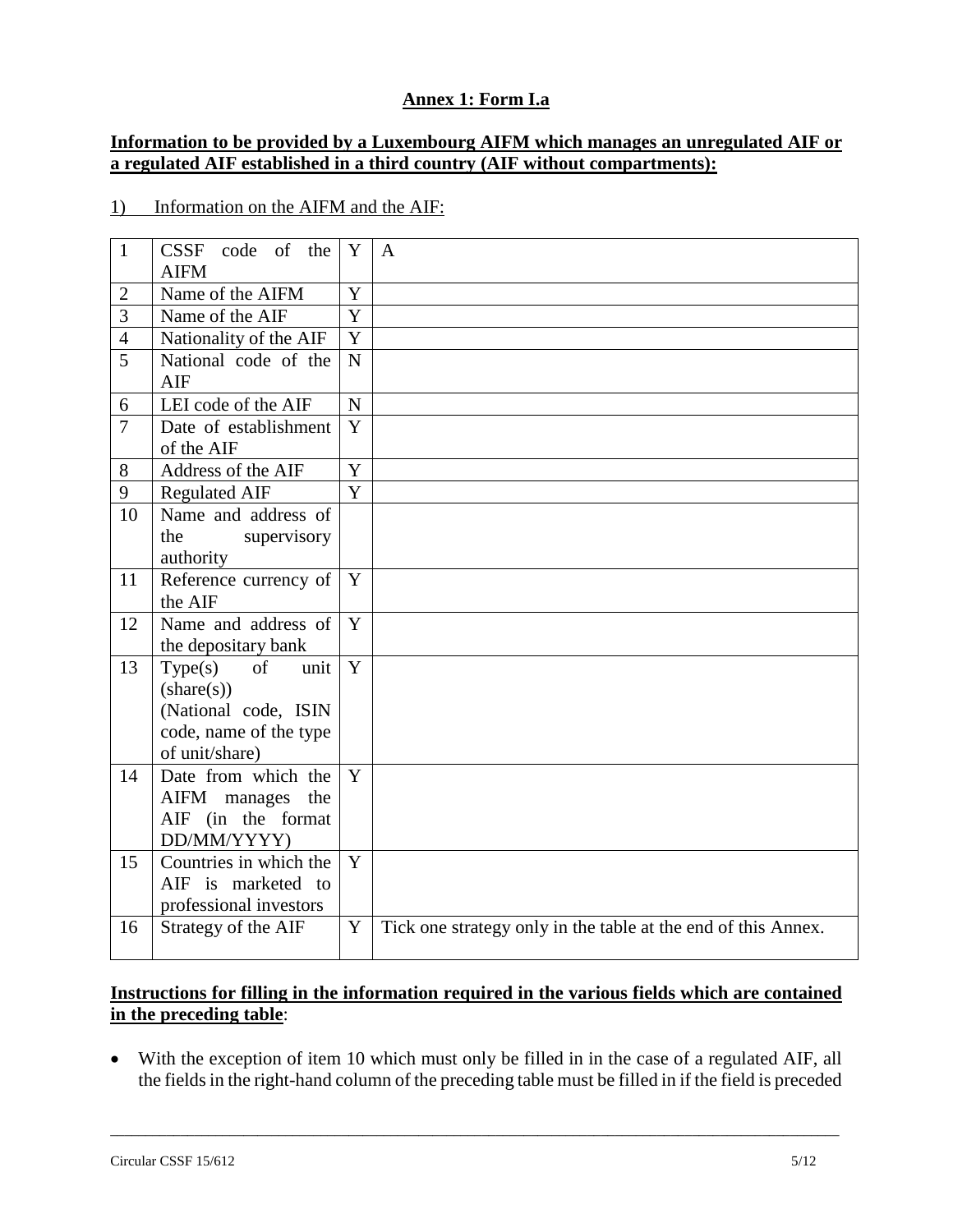by the letter "Y" in the previous column. The fields which are preceded by the letter "N" must be filled in when the information is available.

- Item 1: The CSSF code of the AIFM is the identifier which the CSSF has attributed to the AIFM. It is made up of the letter A and eight numbers. The CSSF code of the AIF may be consulted on the CSSF's website under the following URL: https://searchentities.apps.cssf.lu/search-entities/search?lng=en.
- Item 5: The national code refers to the code which the supervisory authority has attributed to the AIF when it is supervised. If the AIF is not regulated, it is necessary to indicate the registration number or other similar number. For unregulated Luxembourg AIFs, the trade and companies register number must be indicated.
- Item 16: It is necessary to indicate the strategy which best describes the strategy applied by the AIF. The strategies appearing in the table at the end of this Annex are the 35 strategies provided for in Annex IV of Commission Delegated Regulation (EU) No 231/2013 of 19 December 2012 and which have been included in table 3 of Annex II of ESMA's final report on reporting obligations under Articles 3(3)(d) and 24(1), (2) and (4) of the AIFMD (revised document ESMA/2013/1339 of 15/11/2013). For practical purposes, the strategies, their abbreviations and their types of corresponding AIFs appear […] at the end of this document. As a reminder, it is mandatory to choose only one strategy (place a cross in the last column of this strategy).

#### 2) Information on the master AIF, if the AIF is a feeder AIF:

| 17 | Name of the master AIF                     | $\mathbf{v}$ |  |
|----|--------------------------------------------|--------------|--|
| 18 | Nationality of the master AIF              | Y            |  |
| 19 | National code of the master<br>AIF         | $\mathbf N$  |  |
| 20 | LEI code of the master AIF                 | N            |  |
| 21 | Date of establishment of the<br>master AIF | Y            |  |
| 22 | Address of the master AIF                  | Y            |  |
| 23 | Name of the AIFM of the<br>master AIF      | Y            |  |

If the AIF is a feeder AIF, the following information on the master AIF must be filled in:

In addition to the form, the following documents must be submitted:

- 1) the most recent version of the articles of incorporation, if the CSSF is not in possession of it;
- 2) an offering document, if such document exists;
- 3) the most recent annual report of the AIF ("annual accounts") in the event that such a report has already been prepared.

The Ia form is to be sent together with the documents listed above to the following email address **only**: [aifm@cssf.lu.](mailto:aifm@cssf.lu)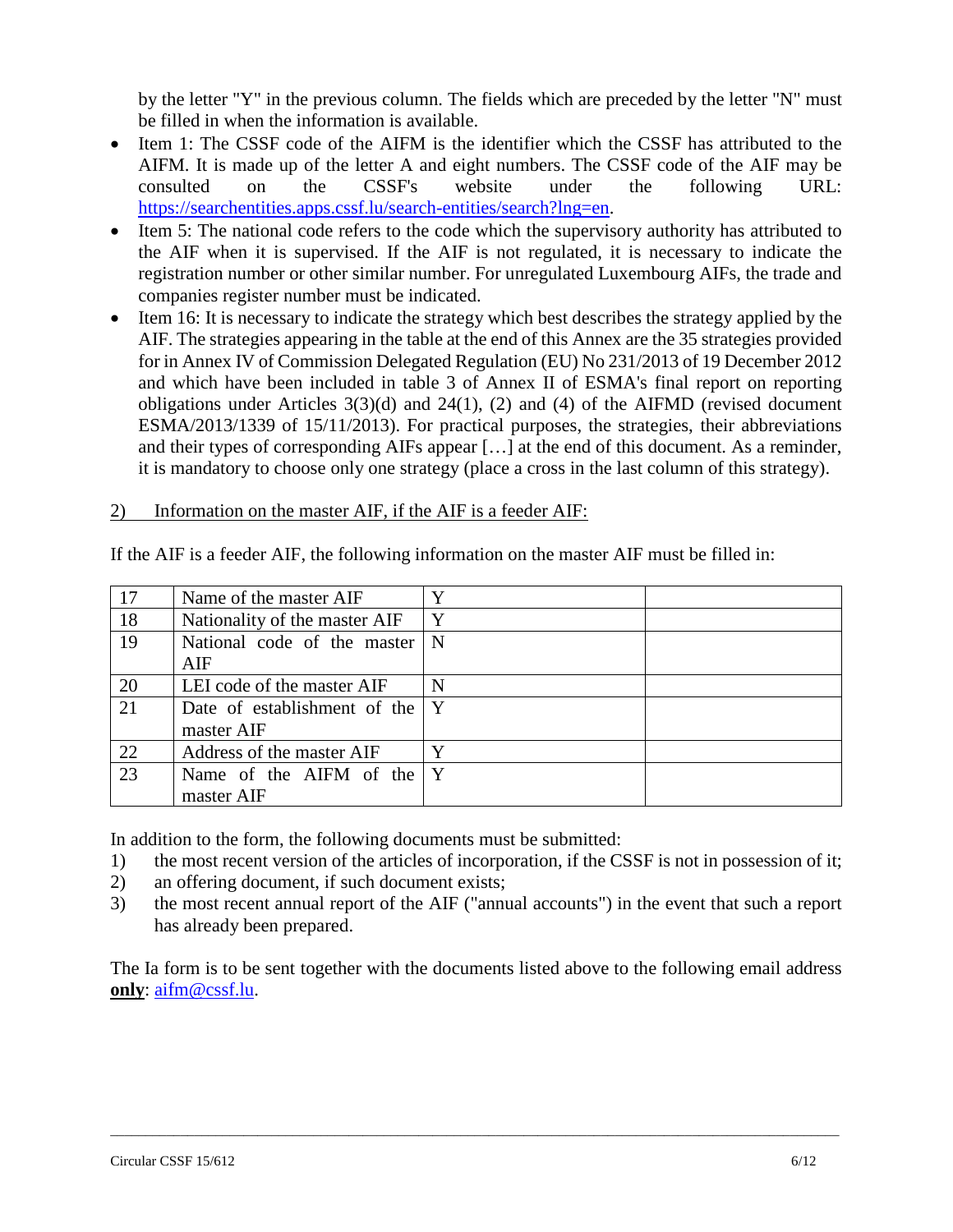| <b>AIF</b> strategies: |                           |                   |                                            |                                                            |
|------------------------|---------------------------|-------------------|--------------------------------------------|------------------------------------------------------------|
| <b>AIF</b>             | AIF type label            | AIF strategy code | AIF strategy label                         | AIF type – strategy of the AIF                             |
| type                   |                           |                   |                                            |                                                            |
| code                   |                           |                   |                                            |                                                            |
| <b>HFND</b>            | Hedge fund strategies     | <b>EQTY LGBS</b>  | <b>Equity: Long Bias</b>                   | hedge fund – equity: long bias                             |
| <b>HFND</b>            | Hedge fund strategies     | EQTY_LGST         | Equity: Long/Short                         | hedge fund - equity: long/short (selection strategy)       |
| <b>HFND</b>            | Hedge fund strategies     | <b>EQTY MTNL</b>  | Equity: Market neutral                     | hedge fund – equity: market neutral (position strategy)    |
| $\operatorname{HFND}$  | Hedge fund strategies     | EQTY_STBS         | <b>Equity: Short Bias</b>                  | hedge fund – equity: short bias                            |
| <b>HFND</b>            | Hedge fund strategies     | <b>RELV_FXIA</b>  | Relative Value: Fixed Income Arbitrage     | hedge fund - relative value: fixed income arbitrage        |
| <b>HFND</b>            | Hedge fund strategies     | <b>RELV_CBAR</b>  | Relative Value: Convertible Bond Arbitrage | hedge fund - relative value: convertible bond arbitrage    |
| <b>HFND</b>            | Hedge fund strategies     | <b>RELV_VLAR</b>  | Relative Value: Volatility Arbitrage       | hedge fund – relative value: volatility arbitrage          |
| <b>HFND</b>            | Hedge fund strategies     | EVDR_DSRS         | Event Driven: Distressed/Restructuring     | hedge fund – event driven: distressed/restructuring        |
| <b>HFND</b>            | Hedge fund strategies     | EVDR_RAMA         | Event Driven: Risk Arbitrage/Merger        | hedge fund – event driven: risk arbitrage/merger arbitrage |
|                        |                           |                   | Arbitrage                                  |                                                            |
| <b>HFND</b>            | Hedge fund strategies     | EVDR_EYSS         | Event Driven: Equity Special Situations    | hedge fund – event driven: equity special situations       |
| <b>HFND</b>            | Hedge fund strategies     | CRED_LGST         | Credit Long/Short                          | hedge fund - credit: long/short (selection strategy)       |
| $\operatorname{HFND}$  | Hedge fund strategies     | CRED_ABLG         | <b>Credit Asset Based Lending</b>          | hedge fund - credit: asset based lending                   |
| <b>HFND</b>            | Hedge fund strategies     | <b>MACR_MACR</b>  | Macro                                      | hedge fund - macro                                         |
| <b>HFND</b>            | Hedge fund strategies     | MANF_CTAF         | Managed Futures/CTA: Fundamental           | hedge fund - managed futures/CTA: fundamental              |
| <b>HFND</b>            | Hedge fund strategies     | MANF_CTAQ         | Managed Futures/CTA: Quantitative          | hedge fund – managed futures/CTA: quantitative             |
| <b>HFND</b>            | Hedge fund strategies     | MULT_HFND         | Multi-strategy hedge fund                  | hedge fund - multi-strategy                                |
| <b>HFND</b>            | Hedge fund strategies     | OTHR_HFND         | Other hedge fund strategy                  | hedge fund – other type of strategy                        |
| <b>PEQF</b>            | Private equity strategies | VENT_CAPL         | Venture Capital                            | private equity - venture capital                           |
| <b>PEQF</b>            | Private equity strategies | GRTH_CAPL         | <b>Growth Capital</b>                      | private equity – growth capital                            |
| <b>PEQF</b>            | Private equity strategies | MZNE_CAPL         | Mezzanine Capital                          | private equity - mezzanine capital                         |
| <b>PEQF</b>            | Private equity strategies | MULT_PEQF         | Multi-strategy private equity fund         | private equity – multi-strategy                            |
| PEQF                   | Private equity strategies | OTHR_PEQF         | Other private equity fund strategy         | private equity – other type of strategy                    |
| <b>REST</b>            | Real estate strategies    | <b>RESL REST</b>  | Residential real estate                    | real estate - residential real estate                      |
| <b>REST</b>            | Real estate strategies    | <b>COML_REST</b>  | Commercial real estate                     | real estate - commercial real estate                       |
| <b>REST</b>            | Real estate strategies    | <b>INDL REST</b>  | Industrial real estate                     | real estate – industrial real estate                       |
| <b>REST</b>            | Real estate strategies    | MULT_REST         | Multi-strategy real estate fund            | real estate – multi-strategy                               |
| <b>REST</b>            | Real estate strategies    | OTHR_REST         | Other real estate strategy                 | real estate – other type of strategy                       |
| <b>FOFS</b>            | Fund of fund strategies   | FOFS_FHFS         | Fund of hedge funds                        | fund of fund – fund of hedge funds                         |
| <b>FOFS</b>            | Fund of fund strategies   | <b>FOFS_PRIV</b>  | Fund of private equity                     | fund of fund – fund of private equity                      |
| <b>FOFS</b>            | Fund of fund strategies   | OTHR_FOFS         | Other fund of funds                        | fund of fund – other type of fund of funds                 |
| <b>OTHR</b>            | Other Strategy            | OTHR_COMF         | Commodity fund                             | other - commodity fund                                     |
| <b>OTHR</b>            | Other Strategy            | OTHR_EQYF         | Equity fund                                | other - equity fund                                        |
| <b>OTHR</b>            | Other Strategy            | OTHR_FXIF         | Fixed income fund                          | other – fixed income fund                                  |
| <b>OTHR</b>            | Other Strategy            | OTHR_INFF         | Infrastructure fund                        | other - infrastructure fund                                |
| <b>OTHR</b>            | <b>Other Strategy</b>     | OTHR OTHF         | Other fund                                 | other – other fund                                         |

\_\_\_\_\_\_\_\_\_\_\_\_\_\_\_\_\_\_\_\_\_\_\_\_\_\_\_\_\_\_\_\_\_\_\_\_\_\_\_\_\_\_\_\_\_\_\_\_\_\_\_\_\_\_\_\_\_\_\_\_\_\_\_\_\_\_\_\_\_\_\_\_\_\_\_\_\_\_\_\_\_\_\_\_\_\_\_\_\_\_\_\_\_\_\_\_\_\_\_\_\_\_\_\_\_\_\_\_\_\_\_\_\_\_\_\_\_\_\_\_\_\_\_\_\_\_\_\_\_\_\_\_\_\_\_\_\_\_\_\_\_\_\_\_\_\_\_\_\_\_\_\_\_\_\_\_\_\_\_\_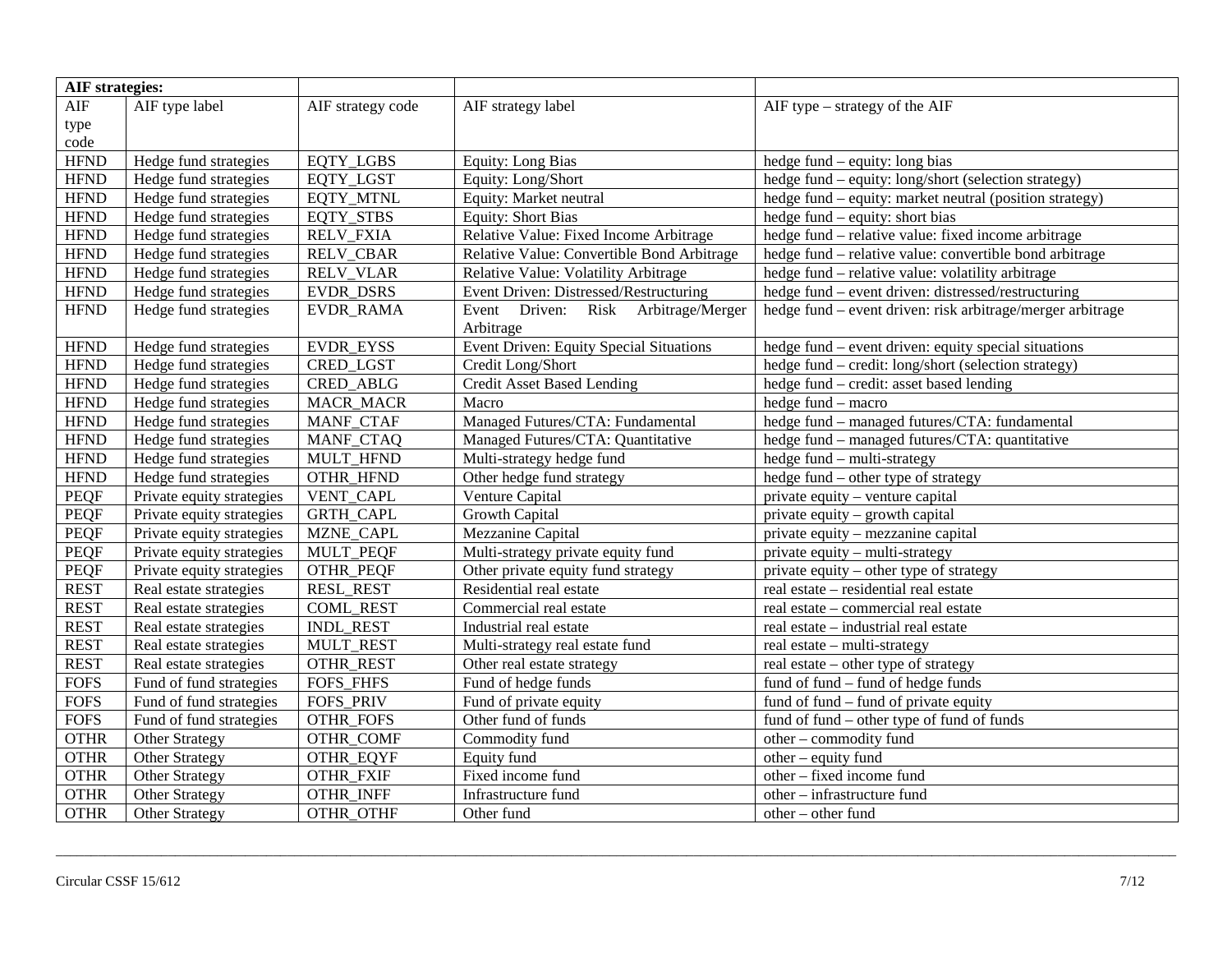# **Annex 2: Form I.b**

## **Information to be provided by a Luxembourg AIFM which manages an unregulated AIF or a regulated AIF established in a third country (AIF with multiple compartments):**

| $\mathbf{1}$   | CSSF code of the AIFM         | Y           | A |
|----------------|-------------------------------|-------------|---|
| 2              | Name of the AIFM              | Y           |   |
| 3              | Name of the AIF               | Y           |   |
| $\overline{4}$ | Nationality of the AIF        | Y           |   |
| 5              | National code of the AIF      | N           |   |
| 6              | LEI code of the AIF           | $\mathbf N$ |   |
| $\overline{7}$ | Date of establishment of      | Y           |   |
|                | the AIF                       |             |   |
| 8              | Address of the AIF            | Y           |   |
| 9              | <b>Regulated AIF</b>          | Y           |   |
| 10             | Name and address of the       |             |   |
|                | supervisory authority         |             |   |
| 11             | Reference currency of the     | Y           |   |
|                | AIF                           |             |   |
| 12             | Name and address of the $ Y $ |             |   |
|                | depositary bank               |             |   |

#### 1) Information on the AIFM and the AIF:

#### **Instructions for filling in the information required in the various fields which are contained in the preceding table**:

- With the exception of item 10 which must only be filled in in the case of a regulated AIF, all the fields in the right-hand column of the preceding table must be filled in if the field is preceded by the letter "Y" in the previous column. The fields which are preceded by the letter "N" must be filled in when the information is available.
- Item 1: The CSSF code of the AIFM is the identifier which the CSSF has attributed to the AIFM. It is made up of the letter A and eight figures. The CSSF code of the AIF may be consulted on the CSSF's website under the following URL: https://searchentities.apps.cssf.lu/search-entities/search?lng=en.
- Item 5: The national code refers to the code which the supervisory authority has attributed to the AIF when it is supervised. If the AIF is not regulated, it is necessary to indicate the registration number or other similar number. For unregulated Luxembourg AIFs, the trade and companies register number must be indicated.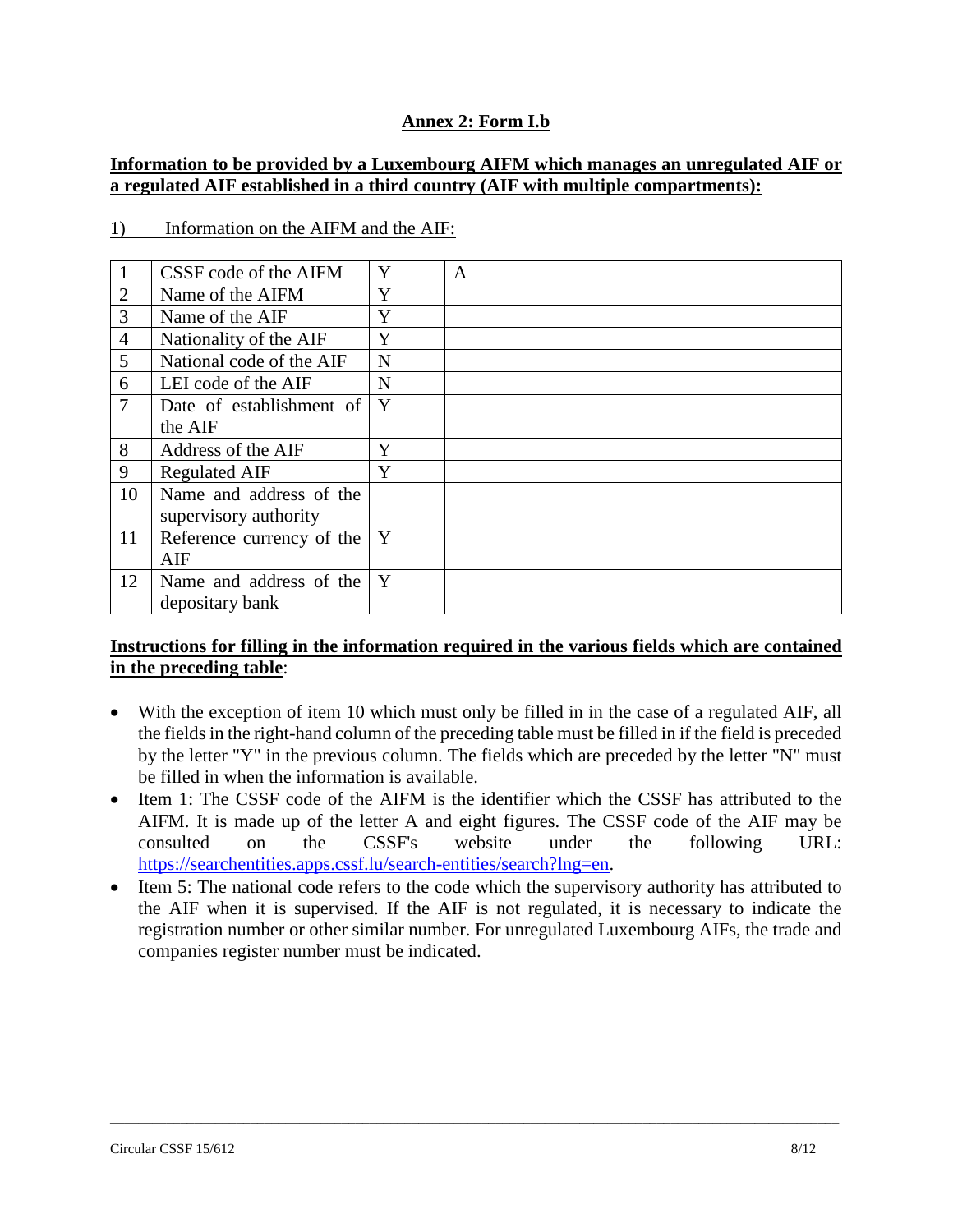# 2) Information to be provided for each additional compartment of the AIF which is managed by the AIFM:

| 13 | of<br>the<br>Name<br>compartment of the AIF                                                                                                        | Y           |                                                                  |
|----|----------------------------------------------------------------------------------------------------------------------------------------------------|-------------|------------------------------------------------------------------|
| 14 | National code of the<br>compartment of the AIF                                                                                                     | $\mathbf N$ |                                                                  |
| 15 | LEI code of the AIF<br>compartment                                                                                                                 | $\mathbf N$ |                                                                  |
| 16 | Reference currency of<br>the compartment of the<br>AIF                                                                                             | Y           |                                                                  |
| 17 | $Type(s)$ of<br>unit<br>$(share(s))$ marketed<br>(National code, ISIN<br>code, name of the type<br>of unit/share) of the<br>compartment of the AIF | Y           |                                                                  |
| 18 | Date from which the<br>AIFM<br>the<br>manages<br>compartment of the AIF<br>format<br>the<br>(in<br>DD/MM/YYYY)                                     | Y           |                                                                  |
| 19 | Countries in which the<br>compartment of the AIF<br>is<br>marketed<br>to<br>professional investors                                                 | Y           |                                                                  |
| 20 | Strategy of the AIF<br>compartment                                                                                                                 | Y           | Tick one strategy only in the table at the<br>end of this Annex. |

\_\_\_\_\_\_\_\_\_\_\_\_\_\_\_\_\_\_\_\_\_\_\_\_\_\_\_\_\_\_\_\_\_\_\_\_\_\_\_\_\_\_\_\_\_\_\_\_\_\_\_\_\_\_\_\_\_\_\_\_\_\_\_\_\_\_\_\_\_\_\_\_\_\_\_\_\_\_\_\_\_\_\_\_\_\_\_\_\_\_\_\_\_\_\_\_\_\_\_\_\_\_\_\_

(Please copy the tables under this item for each additional compartment which you submit)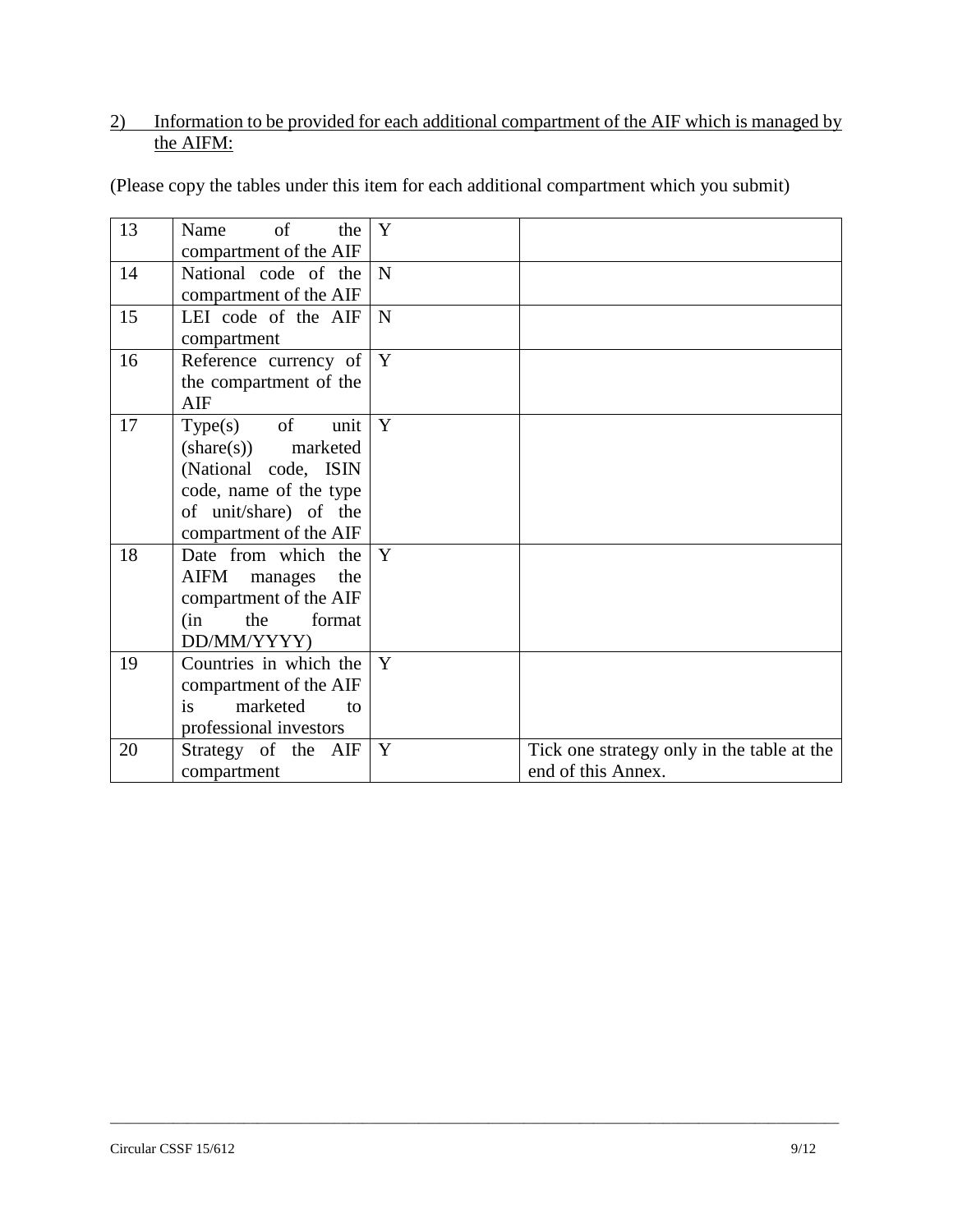| <b>AIF</b> strategies |                           |                   |                                            |                                                            |
|-----------------------|---------------------------|-------------------|--------------------------------------------|------------------------------------------------------------|
| AIF                   | AIF type label            | AIF strategy code | AIF strategy label                         | AIF type – strategy of the AIF                             |
| type                  |                           |                   |                                            |                                                            |
| code                  |                           |                   |                                            |                                                            |
| <b>HFND</b>           | Hedge fund strategies     | EQTY_LGBS         | <b>Equity: Long Bias</b>                   | hedge fund – equity: long bias                             |
| <b>HFND</b>           | Hedge fund strategies     | <b>EQTY LGST</b>  | Equity: Long/Short                         | hedge fund – equity: long/short (selection strategy)       |
| <b>HFND</b>           | Hedge fund strategies     | EQTY_MTNL         | Equity: Market neutral                     | hedge fund - equity: market neutral (position strategy)    |
| <b>HFND</b>           | Hedge fund strategies     | EQTY_STBS         | <b>Equity: Short Bias</b>                  | hedge fund – equity: short bias                            |
| ${\rm HFND}$          | Hedge fund strategies     | <b>RELV_FXIA</b>  | Relative Value: Fixed Income Arbitrage     | hedge fund – relative value: fixed income arbitrage        |
| ${\rm HFND}$          | Hedge fund strategies     | <b>RELV_CBAR</b>  | Relative Value: Convertible Bond Arbitrage | hedge fund – relative value: convertible bond arbitrage    |
| <b>HFND</b>           | Hedge fund strategies     | <b>RELV_VLAR</b>  | Relative Value: Volatility Arbitrage       | hedge fund – relative value: volatility arbitrage          |
| <b>HFND</b>           | Hedge fund strategies     | EVDR_DSRS         | Event Driven: Distressed/Restructuring     | hedge fund – event driven: distressed/restructuring        |
| <b>HFND</b>           | Hedge fund strategies     | EVDR_RAMA         | Event Driven: Risk Arbitrage/Merger        | hedge fund – event driven: risk arbitrage/merger arbitrage |
|                       |                           |                   | Arbitrage                                  |                                                            |
| <b>HFND</b>           | Hedge fund strategies     | <b>EVDR EYSS</b>  | Event Driven: Equity Special Situations    | hedge fund – event driven: equity special situations       |
| $\operatorname{HFND}$ | Hedge fund strategies     | <b>CRED LGST</b>  | Credit Long/Short                          | hedge fund - credit: long/short (selection strategy)       |
| $\operatorname{HFND}$ | Hedge fund strategies     | CRED_ABLG         | <b>Credit Asset Based Lending</b>          | hedge fund – credit: asset based lending                   |
| <b>HFND</b>           | Hedge fund strategies     | <b>MACR_MACR</b>  | Macro                                      | hedge fund - macro                                         |
| <b>HFND</b>           | Hedge fund strategies     | MANF_CTAF         | Managed Futures/CTA: Fundamental           | hedge fund - managed futures/CTA: fundamental              |
| <b>HFND</b>           | Hedge fund strategies     | MANF_CTAQ         | Managed Futures/CTA: Quantitative          | hedge fund – managed futures/CTA: quantitative             |
| <b>HFND</b>           | Hedge fund strategies     | MULT_HFND         | Multi-strategy hedge fund                  | hedge fund - multi-strategy                                |
| <b>HFND</b>           | Hedge fund strategies     | <b>OTHR HFND</b>  | Other hedge fund strategy                  | hedge fund – other type of strategy                        |
| <b>PEQF</b>           | Private equity strategies | VENT_CAPL         | Venture Capital                            | private equity - venture capital                           |
| <b>PEQF</b>           | Private equity strategies | <b>GRTH_CAPL</b>  | <b>Growth Capital</b>                      | private equity - growth capital                            |
| <b>PEQF</b>           | Private equity strategies | MZNE_CAPL         | Mezzanine Capital                          | private equity – mezzanine capital                         |
| PEQF                  | Private equity strategies | MULT_PEQF         | Multi-strategy private equity fund         | private equity – multi-strategy                            |
| <b>PEQF</b>           | Private equity strategies | OTHR_PEQF         | Other private equity fund strategy         | private equity – other type of strategy                    |
| <b>REST</b>           | Real estate strategies    | <b>RESL_REST</b>  | Residential real estate                    | real estate – residential real estate                      |
| <b>REST</b>           | Real estate strategies    | <b>COML REST</b>  | Commercial real estate                     | real estate - commercial real estate                       |
| <b>REST</b>           | Real estate strategies    | <b>INDL REST</b>  | Industrial real estate                     | real estate – industrial real estate                       |
| <b>REST</b>           | Real estate strategies    | MULT_REST         | Multi-strategy real estate fund            | real estate – multi-strategy                               |
| <b>REST</b>           | Real estate strategies    | <b>OTHR_REST</b>  | Other real estate strategy                 | real estate – other type of strategy                       |
| <b>FOFS</b>           | Fund of fund strategies   | FOFS_FHFS         | Fund of hedge funds                        | fund of fund – fund of hedge funds                         |
| <b>FOFS</b>           | Fund of fund strategies   | FOFS_PRIV         | Fund of private equity                     | fund of fund – fund of private equity                      |
| <b>FOFS</b>           | Fund of fund strategies   | <b>OTHR_FOFS</b>  | Other fund of funds                        | fund of fund – other type of fund of funds                 |
| <b>OTHR</b>           | Other Strategy            | OTHR_COMF         | Commodity fund                             | other - commodity fund                                     |
| <b>OTHR</b>           | Other Strategy            | OTHR_EQYF         | Equity fund                                | $other - equity$ fund                                      |
| <b>OTHR</b>           | Other Strategy            | OTHR_FXIF         | Fixed income fund                          | other – fixed income fund                                  |
| <b>OTHR</b>           | Other Strategy            | <b>OTHR_INFF</b>  | Infrastructure fund                        | other - infrastructure fund                                |
| <b>OTHR</b>           | <b>Other Strategy</b>     | OTHR OTHF         | Other fund                                 | other - other fund                                         |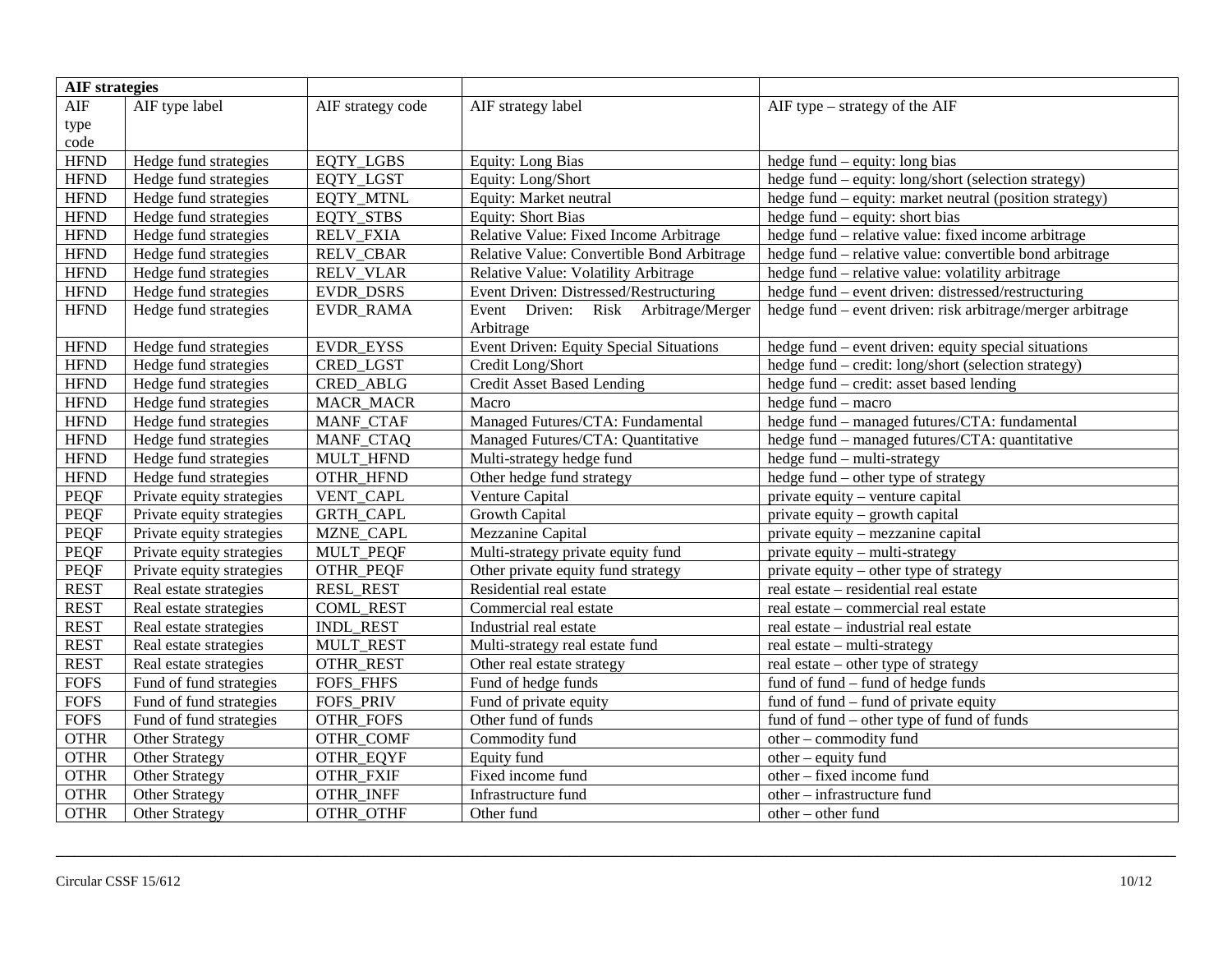If the compartment of the AIF is a feeder AIF, the following information on the master AIF must be filled in:

| 21 | Name of the $Y$                 |   |  |
|----|---------------------------------|---|--|
|    | master AIF                      |   |  |
| 22 | Nationality of the $ Y $        |   |  |
|    | master AIF                      |   |  |
| 23 | National code of N              |   |  |
|    | the master AIF                  |   |  |
| 24 | LEI code of the $\vert N \vert$ |   |  |
|    | master AIF                      |   |  |
| 25 | $of \mid$<br>Date               | Y |  |
|    | incorporation of                |   |  |
|    | the master AIF                  |   |  |
| 26 | Address of the $Y$              |   |  |
|    | master AIF                      |   |  |
| 27 | Name of<br>the                  | Y |  |
|    | <sub>of</sub><br>AIFM<br>the    |   |  |
|    | master AIF                      |   |  |

## 3) Additional documents:

In addition to the form Ib, the following documents must be submitted:

- 1) the most recent version of the articles of incorporation, if the CSSF is not in possession of
- it;
- 2) an offering document, if such document exists;
- 3) the most recent annual report of the AIF ("annual accounts") in the event that such a report has already been prepared.

The Ib form is to be sent together with the documents listed above to the following email address **only**: [aifm@cssf.lu.](mailto:aifm@cssf.lu)